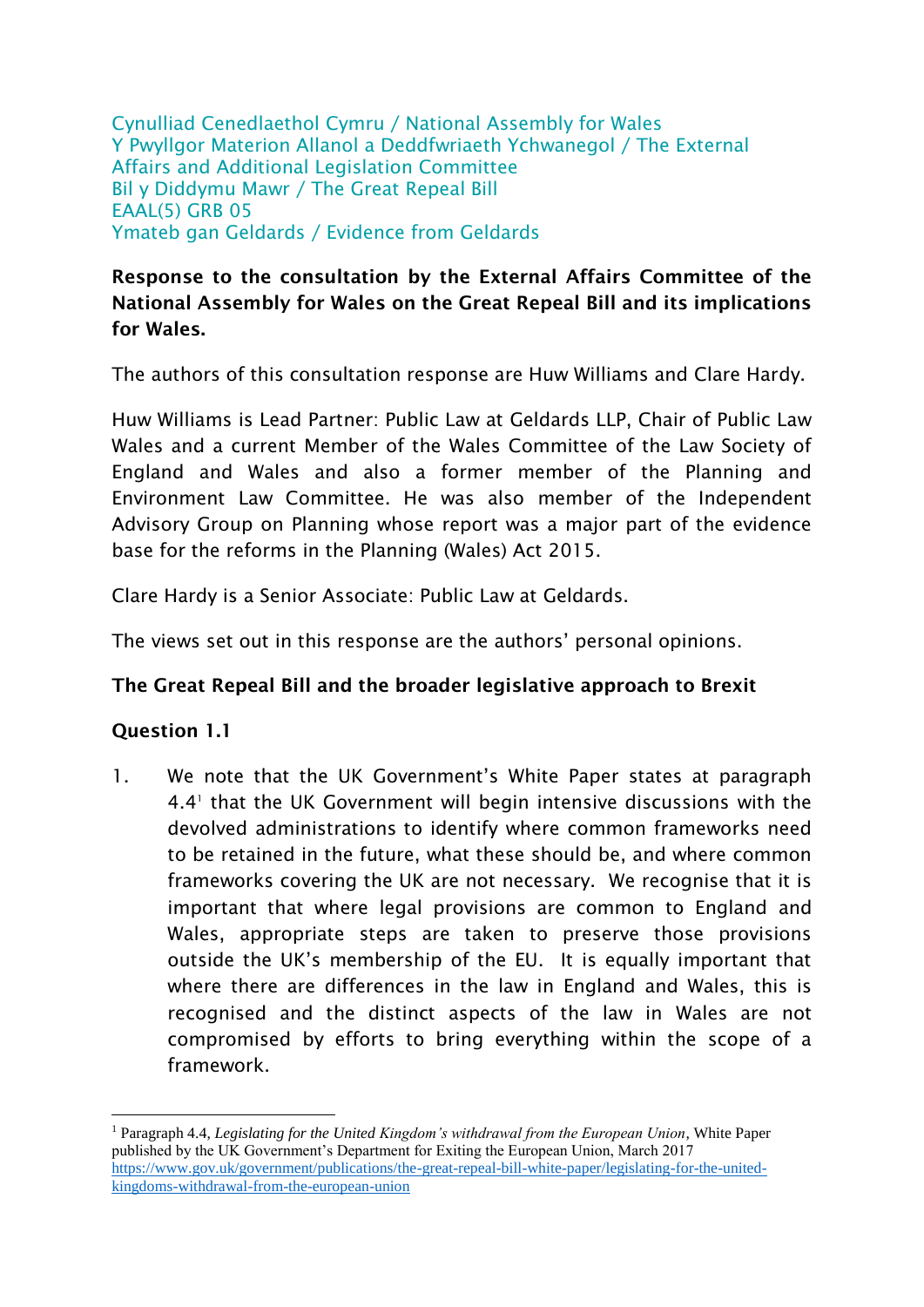- 2. We note also that in a report published by the Assembly's External Affairs and Additional Legislation Committee in January 2017, *Implications for Wales of leaving the European Union*, the Committee expressed concern that the UK Government may not fully appreciate how concepts of shared competence have developed in the context of devolution settlements that are rooted in EU membership.<sup>2</sup> In addition to developing the approach of the Assembly and the Welsh Ministers to the making of legislation in areas of devolved competence, it will be important for the Welsh Ministers to engage with the UK Government to ensure that the position of shared competence are fully understood and taken account of in negotiations over withdrawal from the EU.
- 3. We share this concern and about several other aspects of the process:
- 3.1 The process of leaving the EU coincides with a further period of constitutional change for Wales with the implementation n of the Wales Act 2017.
- 3.2 The powers in the Wales Act giving the Assembly powers over its membership will not become operative during the two-year period under Article 50. This means that a legislative corps of only 60 members will have to deal with correction the body of devolved legislation of the UK's withdrawal.
- 3.3 Inter-governmental structures among the UK administrations and legislatures are one of the least well developed areas of the devolution settlements. In the case of Wales, the focus on getting the Wales Act 2017 on the statute book, has resulted in little progress or attention being paid, certainly by the UK Government, of Chapters 5 and 13 of the Silk Commission's Part II Report.<sup>3</sup> On the other hand the need to identify and adopt common standards and competence where it is in the domestic interests of the UK as a whole to do so (for example, the environment), could give fresh impetus to the development of intergovernmental processes in the UK.

1

<sup>2</sup> Paragraphs 245 to 264, *Implications for Wales of leaving the European Union*, a report published by the External Affairs and Additional Legislation Committee of the National Assembly for Wales, January 2017 <http://senedd.assembly.wales/mgIssueHistoryHome.aspx?IId=15911> 3

[http://webarchive.nationalarchives.gov.uk/20140605075122/http://commissionondevolutioninwales.independent](http://webarchive.nationalarchives.gov.uk/20140605075122/http:/commissionondevolutioninwales.independent.gov.uk/files/2014/03/Empowerment-Responsibility-Legislative-Powers-to-strengthen-Wales.pdf) [.gov.uk/files/2014/03/Empowerment-Responsibility-Legislative-Powers-to-strengthen-Wales.pdf](http://webarchive.nationalarchives.gov.uk/20140605075122/http:/commissionondevolutioninwales.independent.gov.uk/files/2014/03/Empowerment-Responsibility-Legislative-Powers-to-strengthen-Wales.pdf)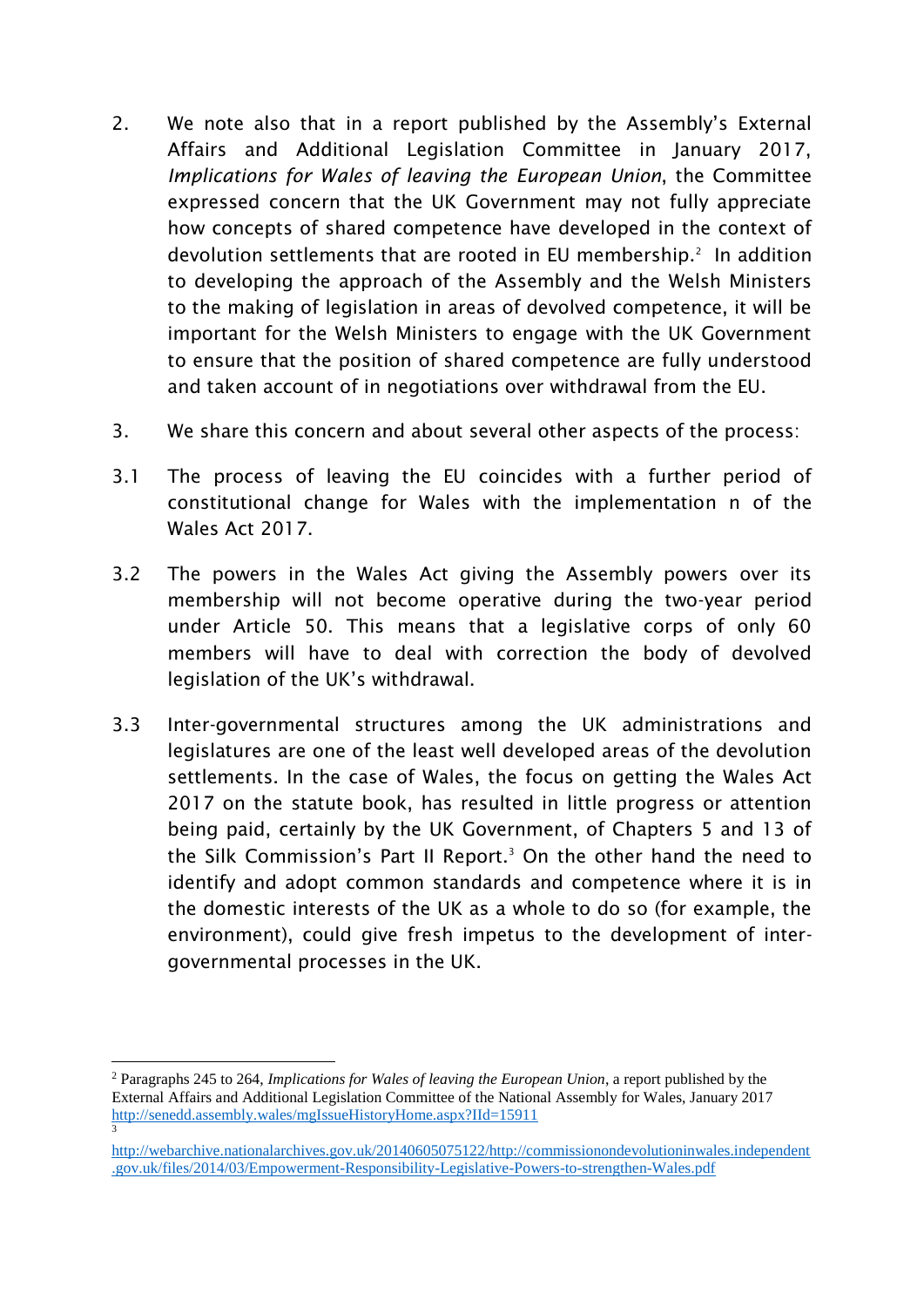## **The granting of delegated powers**

## **Question 2.1**

- 4. The volume of legislation which will be needed to bring the withdrawal from the European Union, including the many technical details and references to institutions of the EU, means that it will be necessary to make use of the negative procedure if all the required legislation is to be made within a reasonable timescale. This needs to be balanced against the need to ensure that there is appropriate scrutiny of legislation and in Wales the need to ensure that the National Assembly for Wales has a role in the scrutiny of legislation made by the Welsh Ministers.
- 5. We suggest that the Great Repeal Bill should set out criteria which will determine the circumstances in which each of the procedures for making statutory instruments may be used when the statutory instruments are to be made for the purposes of correcting EU derived law. There will inevitably be an element of judgement involved by Minsters in then adopting a legislative route.
- 6. We recommend a pragmatic approach to primary legislation to give effect to the correction of EU-derived law with any specific arrangements for Wales to be dealt with in the Bill and approved by Legislative Consent Motion.
- 7. In terms of the balance of power between the Welsh Ministers and the Assembly w think there needs to be a sober recognition of the scale of legislative correction and the shortness of time dictated by the Art. 50 timetable. During the notice period we support the Assembly adopting a "sifting" approach to identify and pull out for special scrutiny instruments thought to make policy changes.
- 8. However, the number of AM's available means that special scrutiny will inevitably be very much the exception. Also, an over-concentration on the mechanics of the correction process could divert attention from scrutinising proposals to replace EU competences and institutions with domestic arrangements. If is in this area that the correction process will require policy decisions.
- 9. Accordingly, we are attracted by the notion that secondary legislation made by Welsh Ministers to correct EU-derived lae should be made on a "sunset" basis, which would require subsequent affirmation by the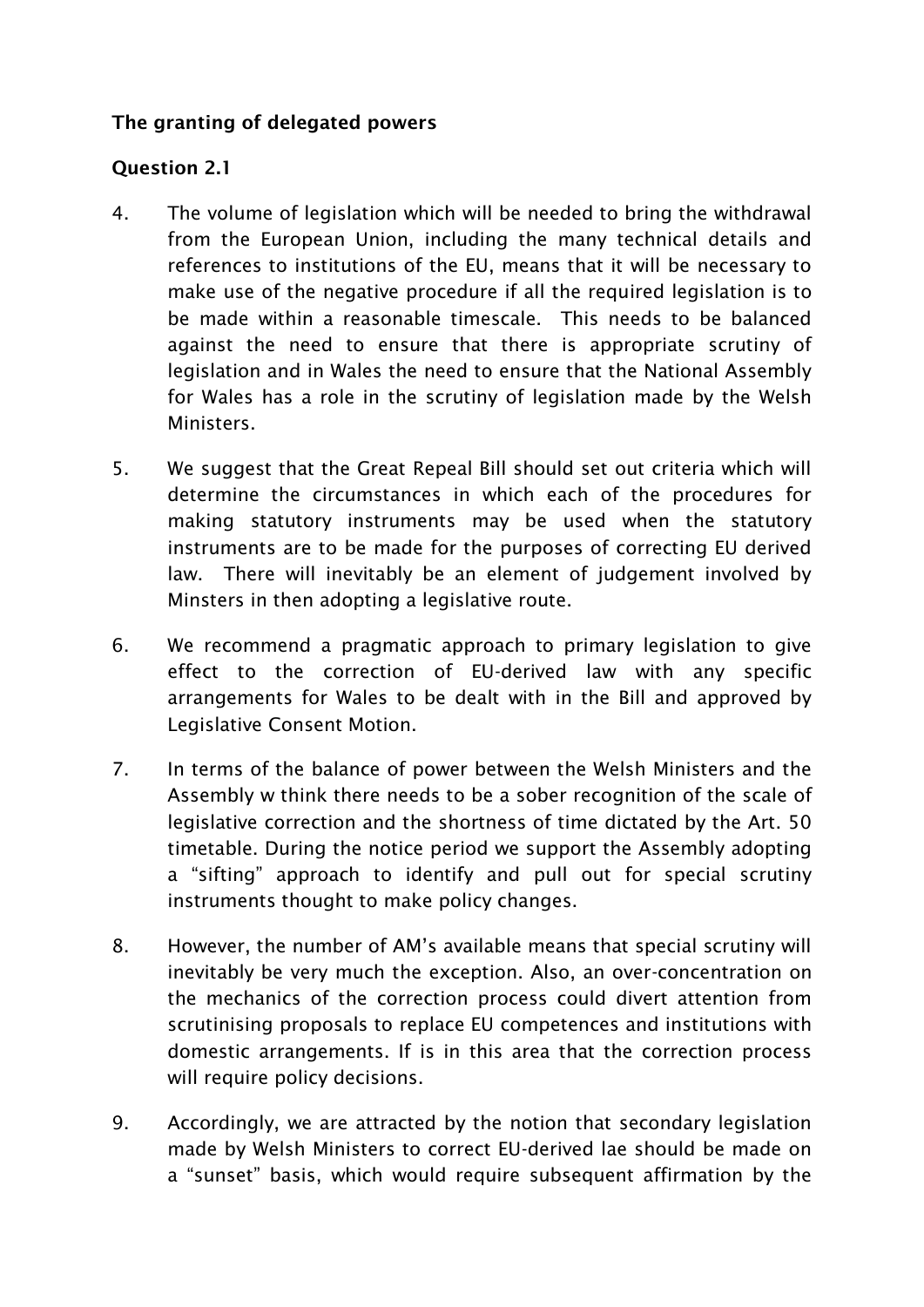Assembly once the UK has left the EU. We envisage a relatively long "sunset", perhaps extending to around ten years from March 2019. During the "sunset" period the Assembly would have the opportunity to consider the body of EU-derived secondary legislation in more detail and under less time pressure. In effect it would be an opportunity for a secondary sift. An advantage of this approach is that most of the "sunset" period would extend beyond the next Welsh General Election, when it is to be hoped that the numbers of AM's will be significantly augmented.

## **Scrutiny and control of delegated powers**

# **Question 3.1**

- 10. The information set out in paragraphs 3.16 to 3.25 of the White Paper<sup>4</sup> on constraints on the use of delegated powers is too general for us to be able to reach an informed view as to whether they will be sufficient. We support the principles that the delegated powers should not be used for legislation to make a policy change which is not designed to deal with deficiencies in preserved EU-derived law and that the delegated powers should be time limited. The constraints set out in Schedule 2 to the European Communities Act 1972 would provide a good basis for constraints on delegated powers but the White Paper simply says that the UK Government will consider whether similar constraints may be suitable for the new power. Accordingly, the UK Government seems to acknowledging in principle the need for constraints on delegated powers but we would need to see more detail before we could say if they will be sufficient.
- 11. We are also think that the pressure to fill the gaps in the law which will exist if arrangements are not made to convert EU-derived law as we approach the date of departure will place strain on any policy of restraint. Hence our support for a "sunset" approach.

## **Question 3.2**

1

12. In recognition of the status of the Assembly as a permanent part of the UK's constitutional arrangements and its role in overseeing legislation made by the Welsh Ministers, it would be appropriate for the Assembly

<sup>4</sup> Paragraphs 3.16 to 3.25, *Legislating for the United Kingdom's withdrawal from the European Union*, White Paper published by the UK Government's Department for Exiting the European Union, March 2017 [https://www.gov.uk/government/publications/the-great-repeal-bill-white-paper/legislating-for-the-united](https://www.gov.uk/government/publications/the-great-repeal-bill-white-paper/legislating-for-the-united-kingdoms-withdrawal-from-the-european-union)[kingdoms-withdrawal-from-the-european-union](https://www.gov.uk/government/publications/the-great-repeal-bill-white-paper/legislating-for-the-united-kingdoms-withdrawal-from-the-european-union)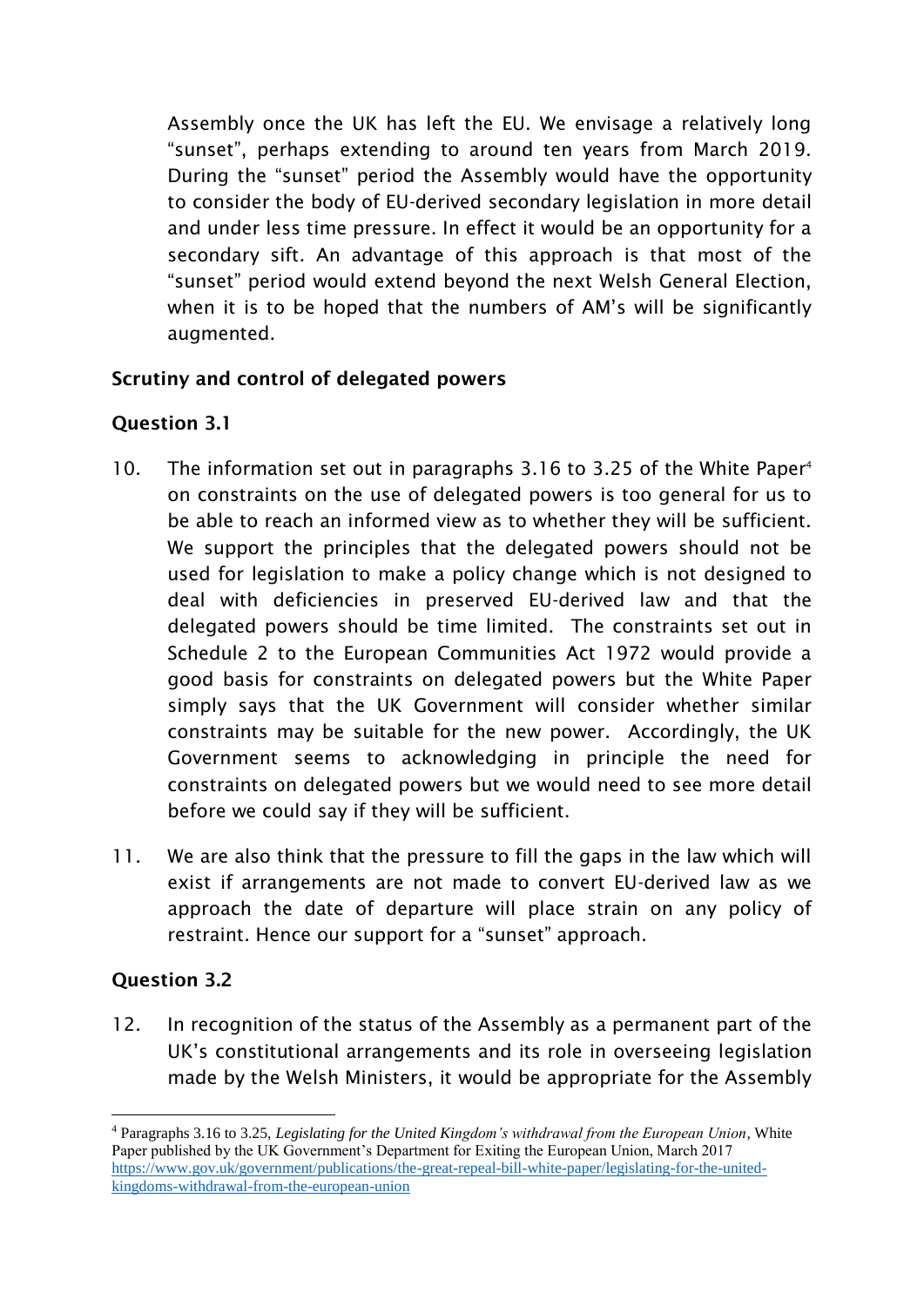to determine the procedures for making and approving secondary legislation where powers are delegated to the Welsh Ministers. However, as a matter of principle there should be some consistency between the procedures used by the UK Government and each of the devolved administrations.

13. That said, it has to be recognised that divergence between the law in Wales and England while increasing rapidly, is still at a relatively early stage. It is this that has influenced our view that the Art. 50 timetable requires a pragmatic approach to the adoption of secondary legislative procedures that are specific to the conversion of EU-derived law and that this points to the use of the Legislative Consent Motion procedure.

## **Question 3.3**

14. We refer to our answer to question 2.1. We suggest that the Great Repeal Bill should set out criteria which will determine the circumstances in which each of the procedures for making statutory instruments may be used when the statutory instruments are to be made for the purposes of withdrawal from the European Union. It will be for each devolved administration to determine its own approach, but we have set out our reasons for believing in a pragmatic approach that follows closely that adopted by Westminster is best suited to Welsh circumstances given the legislative history of much EU-derived legislation no within the Assembly's legislative competence.

## **Question 3.4**

- 15. The negative and affirmative procedures currently used by the Welsh Ministers to make subordinate legislation should be appropriate and sufficient for the making of legislation subordinate to the Great Repeal Act. In view of the extent of legislation which will need to be made by the UK Government and the Welsh Ministers, we would expect as much legislation as possible to be introduced through the negative procedure. The use of a sifting mechanism could be helpful in providing for an efficient process of identifying which legislation would not be suitable for the negative procedure.
- 16. However, we would counsel against setting too much store on the effectiveness of the sifting process. Given the number of statutory instruments that the White Paper predicts will need to be corrected, we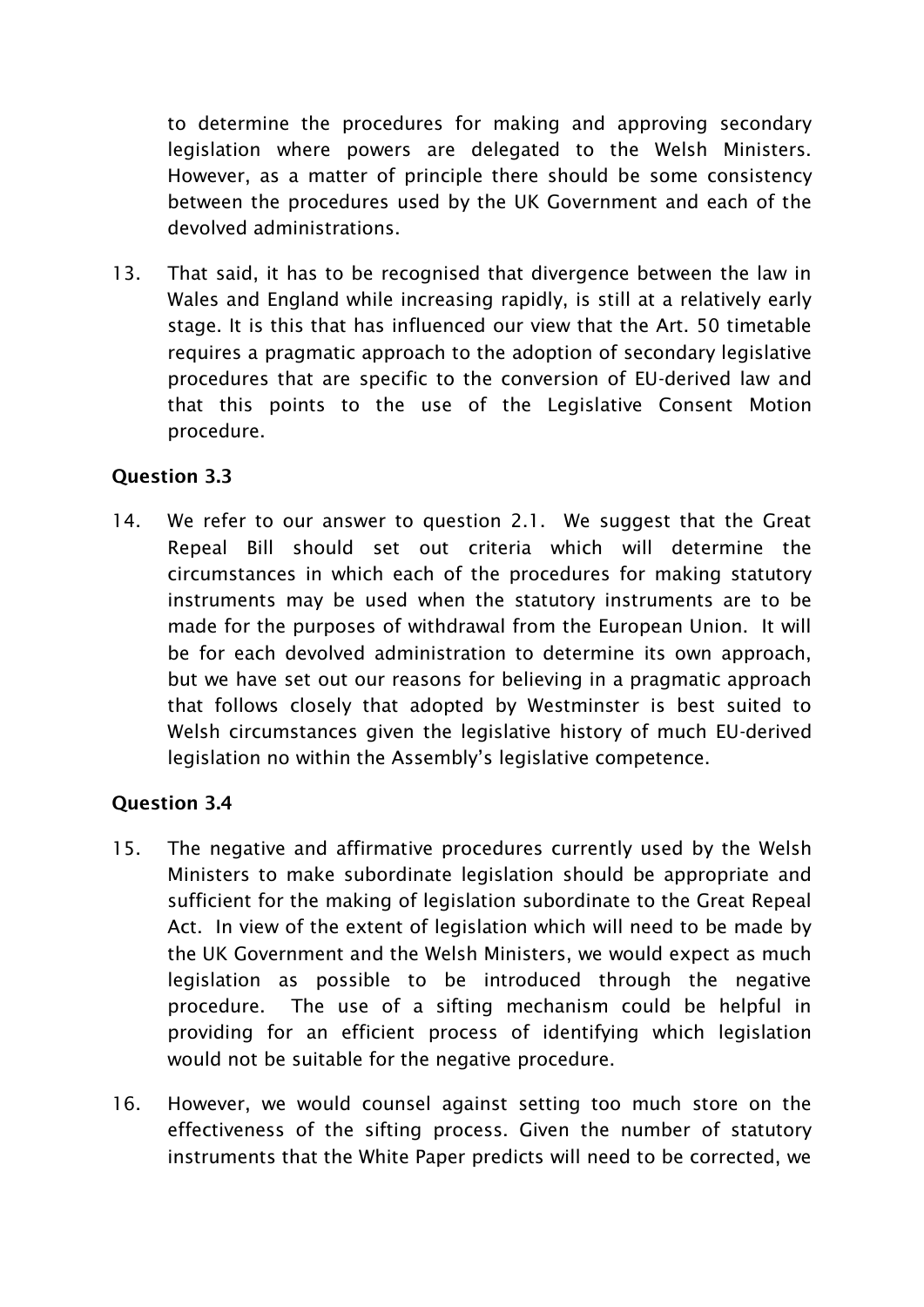think that the Assembly will only have the capacity to pull out and subject to more detailed scrutiny a very small percentage of the whole.

- 17. We think that three factors need to be borne in mind:
- 17.1 That the nature of the UK arrangements to replace EU functions are a critical area that could be influential in the development of intergovernmental relations within the UK and the Assembly should be mindful of devoting sufficient resources to this aspect of the withdrawal process.
- 17.2 Much of the secondary legislation (and indeed primary legislation amended under Henry VIII powers) that is EU derived was initially passed into law under scrutiny procedures which the UK Parliament has repeatedly recognised as insufficient for the volume and detail contained in the secondary legislation and was in any event only capable of limited amendment in any event due to their status as legislation the UK was required to implement by EU Directive.
- 17.3 Accordingly, we view the adoption of a "sunset" approach as one that ensures that the process of correction is reviewed over time after withdrawal. Of course, we would expect very many of the corrections to be unexceptional and be quickly affirmed, but others can be identified for further scrutiny and, if necessary amended, if they are to survive beyond the "sunset" date.

#### **Question 3.4**

18. See our comments on question 2.1 in relation to sifting.

## **Question 3.5**

19. There would need to be a body within the Assembly which could carry out a role of oversight of all subordinate legislation relating to implementation of the UK's withdrawal from the European Union, as well as scrutinising and reporting in detail on legislation which is not considered appropriate for the negative procedure. In view of its wellestablished role of scrutinising legislation which the Welsh Ministers propose to make, we suggest that the Constitutional and Legislative Affairs Committee of the Assembly should take on this role, but its membership may need to be increased and its working practices reviewed, for example working in sub groups or committees on specific areas. Scrutiny of the use made of the secondary legislative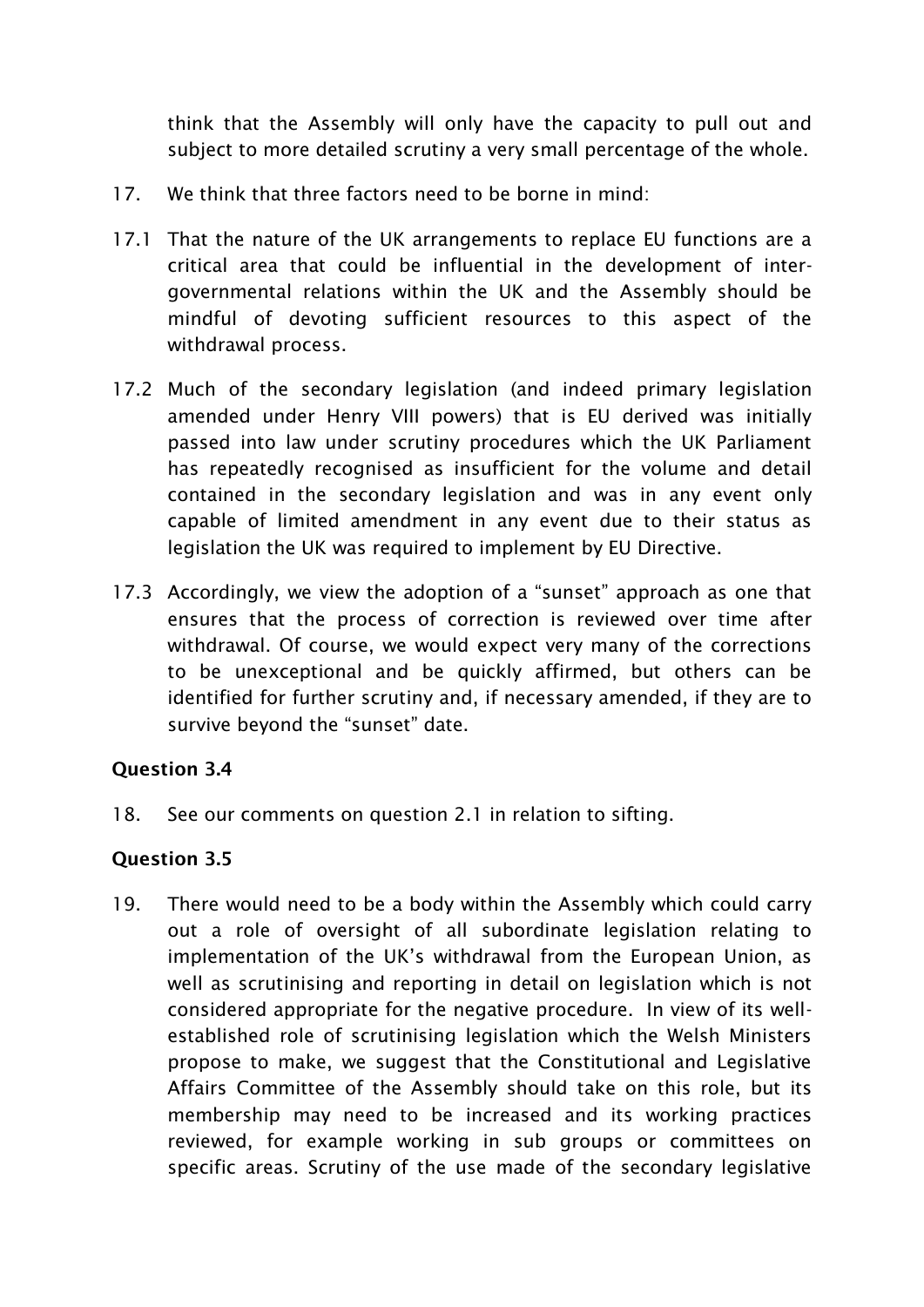powers conferred on Ministers by executive devolution is an area we would highlight.

- 20. The Constitutional and Legislative Affairs Committee would report to the Assembly on the contents of proposed legislation relating to withdrawal from the European Union, in the same way that it currently reports to the Assembly on proposed legislation in accordance with the requirements of the Assembly's Standing Order 21. This would need to take account of any particular criteria which are set for making subordinate legislation relating to withdrawal from the European Union.
- 21. If the "sunset" approach is adopted as we suggest, the next Assembly may find it appropriate to have a specific ad hoc committee on converted EU derived law.

#### **Question 3.6**

- 22. If it is accepted that the Welsh Ministers should have the power to make secondary legislation on matters within their legislative competence and that the Assembly should be able to determine the procedures for making and approving legislation, this could be reflected in legislation made in Wales.
- 23. However, if it is accepted, as we have suggested earlier, that there needs to be consistency in the approaches of the devolved administrations, the Great Repeal Bill will need to make provision for such consistency. It will need to identify the criteria which will determine which procedure will be followed by the devolved administrations when making subordinate legislation and the parameters within which the procedures will be implemented. This thinking underlies our view that the scheme for converted EU-derived secondary legislation should be by way of Legislative Consent Motion to the Repeal Bill itself, rather than the Assembly spending further time while the Art. 50 clock is ticking passing a Welsh "Brexit Bill".

## **Question 3.7**

24. The question of what information should be included by the Welsh Ministers in explanatory memoranda accompanying statutory instruments will depend on what legislative constraints are imposed on the use of delegated powers for the correction of EU derived law, as the information will need to reflect that.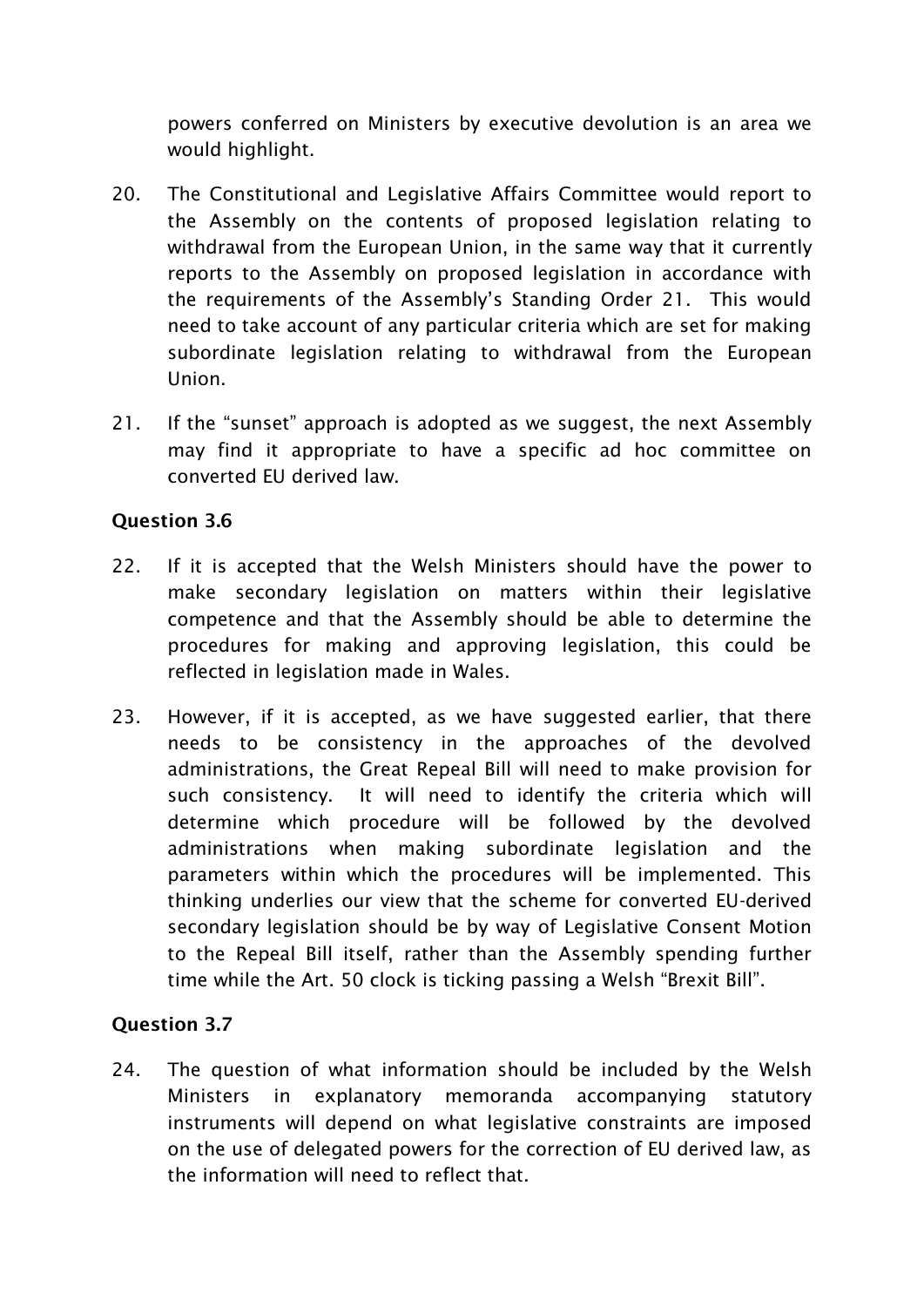- 25. We are acutely conscious of the constrained timetable imposed by Art. 50 and we suggest that an appropriate procedure would be for there to be a specific procedure, separate to the Explanatory Memorandum. The Minister laying or introducing the secondary legislation should provide a certificate setting out that instrument is within competence and identifying it specifically as an EU-law correction measure.
- 26. In the case of a negative resolution procedure the certificate can be challenged during the period the instrument if before the Assembly. If it is an affirmative measure the Presiding Officer can be required to rule on the adequacy of the certificate before the instrument can proceed.
- 27. This process will also clearly label EU-law conversion measures for future scrutiny and affirmation if a "sunset" approach is adopted.

#### **Question 3.8**

- **28.** It will be consistent with the principles in the Wales Act 2017 for the detail of such procedures to be set out in full by the Assembly itself in its own Sanding Orders.
- **29.** However, if a "sunset" approach to EU-law correction instruments is adopted then it would be preferable to have this legislation enshrined in statute as a distinct type of secondary legislation.

#### **Question 3.9**

30. The contents of the Assembly's Standing Orders are a matter for the Assembly. It would not be necessary for the Great Repeal Bill to include details of these for the reasons set out in the response to the previous question.

#### **Engaging with stakeholders**

#### **Question 4.1**

- 31. Stakeholder engagement during the Art. 50 negotiations is likely to be subject to severe time constraints. We recommend that stakeholder engagement focuses on some key areas. We view these as:
- 31.1 The arrangements to replace EU competencies with UK arrangements.
- 31.2 Inter-governmental arrangements.